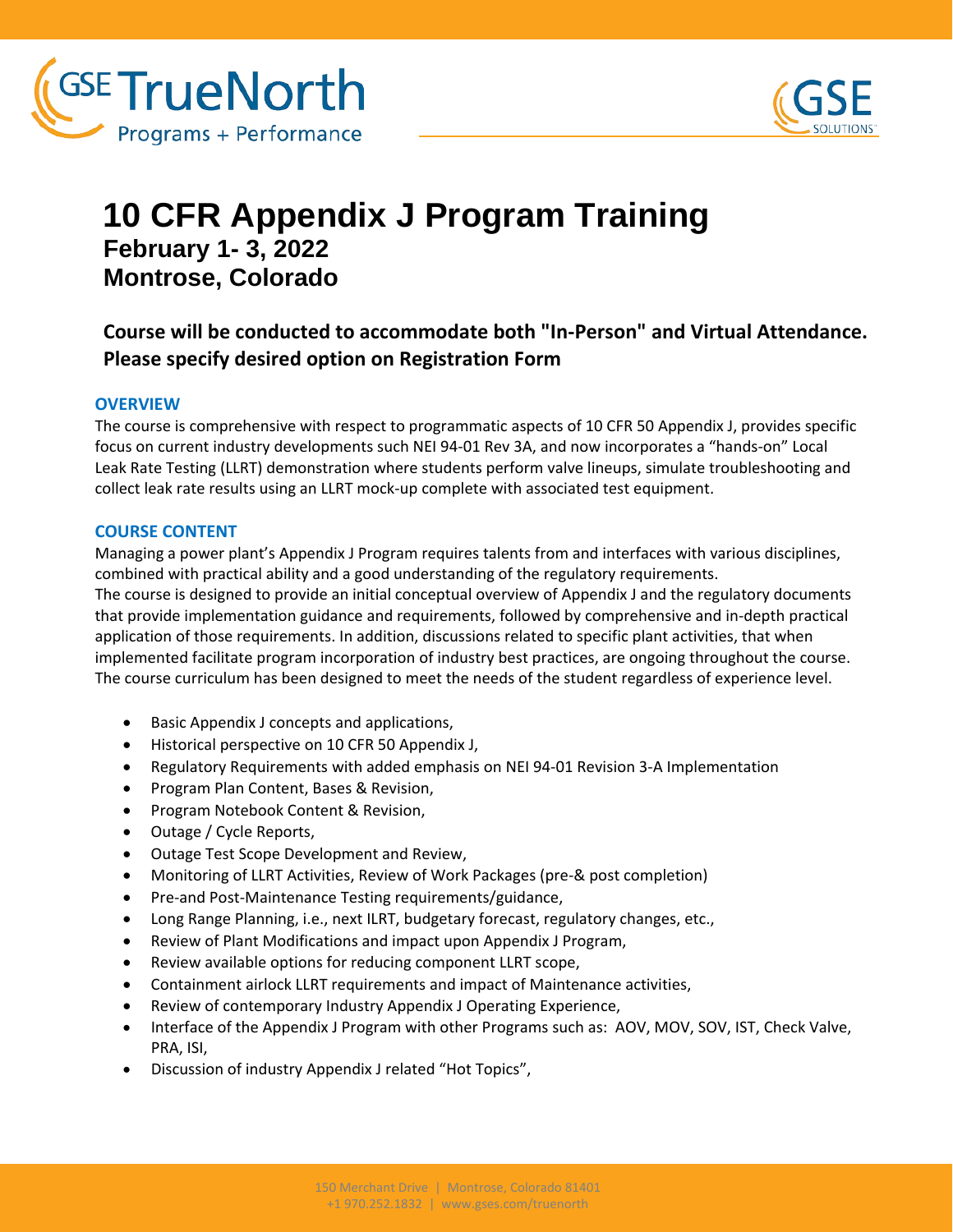



- Classroom exercises designed to demonstrate implementation of program principles and requirements utilizing actual nuclear industry OE as their basis,
- Review of recent APOG member-benefit focused area self-assessment results,
- Participation benefits realized by joining the Appendix J Program Owners Group (APOG)
- Hands-on experience with LLRT simulator mock-up and leak rate monitor

GSE TrueNorth is integrally involved in the Appendix J Owners Group (APOG) and the Inservice Testing Owners Group (ISTOG) and has performed Appendix J and Inservice Testing Program related assessments. TrueNorth has also presented IST, Thermal Performance, Heat Exchanger, and GL-89-13 training throughout the Nuclear Industry.

| Tues, February 1  | 8am –5pm MST  |
|-------------------|---------------|
| Wed, February 2   | 8am - 5pm MST |
| Thurs, February 3 | 8am – 5pm MST |

#### **SCHEDULE AT A GLANCE – February 1 - 3, 2022**

*NOTE: We recommend arrival on Monday or sooner and departure on Friday. Often students choose to extend their stay over the weekend and enjoy the many recreational and sightseeing options offered in the greater Montrose, CO area.*

#### **CONTINUING EDUCATION UNITS (CEU)**

Each attendee will receive a Certificate of Completion for 2.4 Continuing Education Units (CEU) credits to qualify for 24 Professional Development Hours (PDH) needed to fulfill Professional Engineers' continuing education requirements. The credits will be awarded without authorization. It is the attendee's responsibility to keep and present the certificate to any organization that requires the certificate.

#### **FEE: \$1,750**

\*\* IMPORTANT: As an attending student, you are asked to bring your Appendix J Program document/ procedure. Several group discussions will bring into play how you and your peers Programs are set up and administered. This, among other aspects of the course, facilitates taking credit for a benchmarking activity for attendees.

Training material will be in electronic form available for download prior to the course.

#### **LOCATION & ACCOMMODATIONS**

Holiday Inn Express Montrose 1391 South Townsend Ave Montrose, CO 81401 970-240-1800 Specify you are with True North Consulting for the \$99 rate.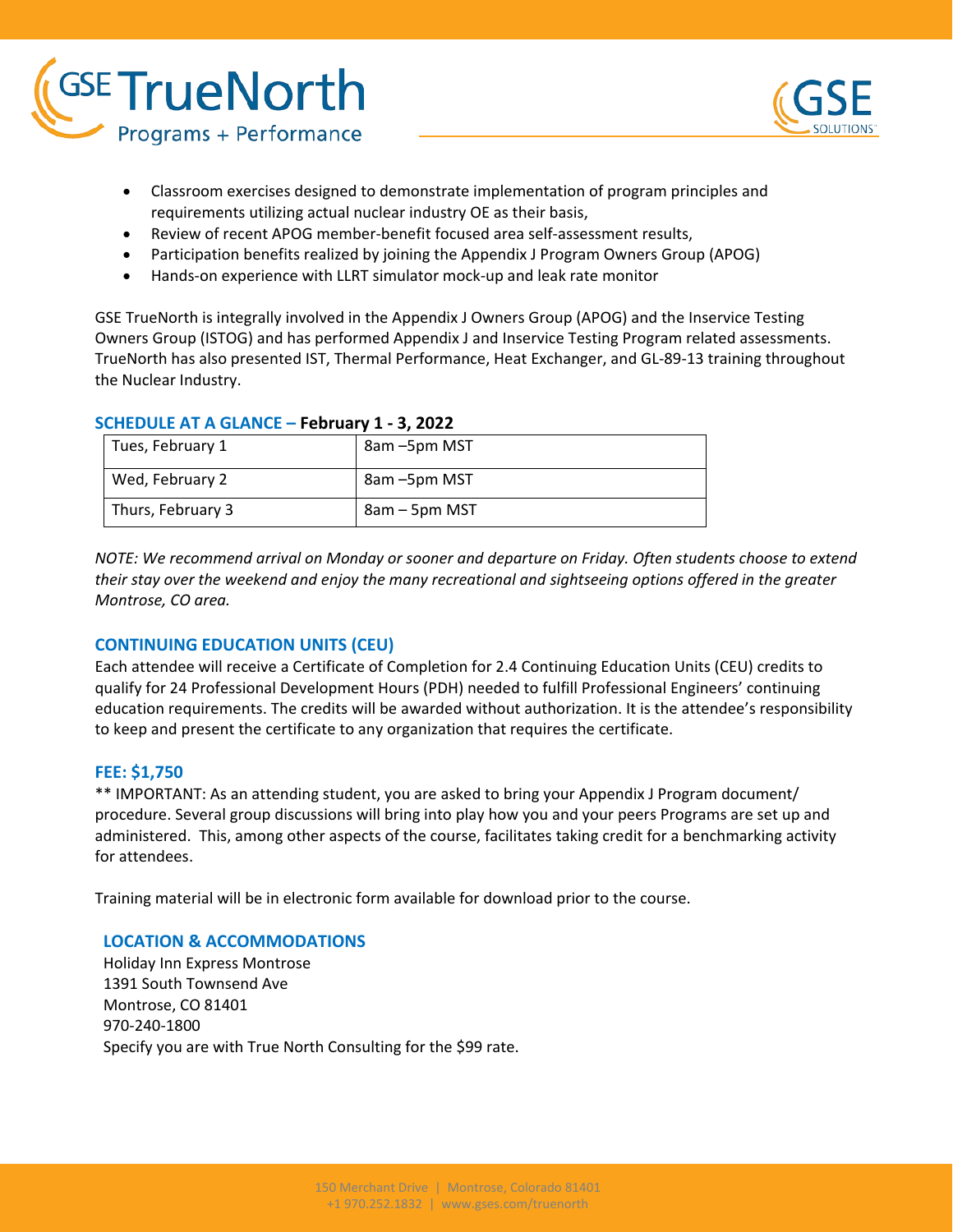



#### **ABOUT THE INSTRUCTORS**

Dean Hecht | [dhecht@tnorthconsulting.com](mailto:dhecht@tnorthconsulting.com) | 970.964.2749

Dean brings years of experience in nuclear engineering programs and project management. He was Site Engineering Program Manager at First Energy Nuclear Operating Company, Beaver Valley Power Station. and also worked for Siemens Building Technologies as a Building Automation Engineer. Dean has extensive experience in nuclear governing codes and standards including ASME Section XI, ANSI and NEI, EPRI Materials Reliability Program, Generic Aging Lessons Learned, and the Code of Federal Regulations.

Robert McGowen | [rbm@tnorthconsulting.com](mailto:rbm@tnorthconsulting.com) | 970.901.0889

Robert has a very diverse background which encompasses significant expertise in Appendix J and IST program management/coordination and diverse technical experience in nuclear power plant program management. Robert's background includes expertise in the areas of Plant Operation, Appendix J Option A and B, ILRT Interval Extensions, LLRT Testing, Inservice Testing, Section XI System Pressure Testing, IWE/IWL, Nonintrusive Check Valve Testing, Check Valve Condition Monitoring, AOV/MOV.

**QUESTIONS -** Contact Pam Gilroy at [pamela.gilroy@gses.com](mailto:pamela.gilroy@gses.com) or call 970.252.1489.

#### **WHAT OTHERS ARE SAYING**

**The classroom exercises are very beneficial in bringing actual industry operating experience to light in a practical manner.**

> **I very much appreciated having the multitude of course related documents and reference material provided to me on a CD so I can refer to them when needed back at work.**

**As a new program owner with limited field experience, I thought the LRM classroom demo was excellent and gave excellent insight into the conduct of LLRTs.**

**Having owned my App J Program for more than 5 years, I still learned a great deal about application and proactive actions I can take to improve my program. I'm glad I attended the course.**

**Good use of applicable Operating Experience and excellent PowerPoint presentation.**

**Instructor was quite accommodating assisting me in concepts and did so without disrupting the class.**

**Contemporary topics such as NEI 94-01, revision 3-A implementation and review of pertinent industry Operating Experience provided valuable program improvement information.**

**Course content was suitable and beneficial to new as well as incumbent App J Program owners.**

**Greatly appreciated the discussions centering on program improvement initiatives and advance planning strategies.**

**Having the opportunity to conduct LLRT's on the simulator mock-up with an actual leak rate monitor greatly improved my knowledge and overall awareness of what the testing entails.**